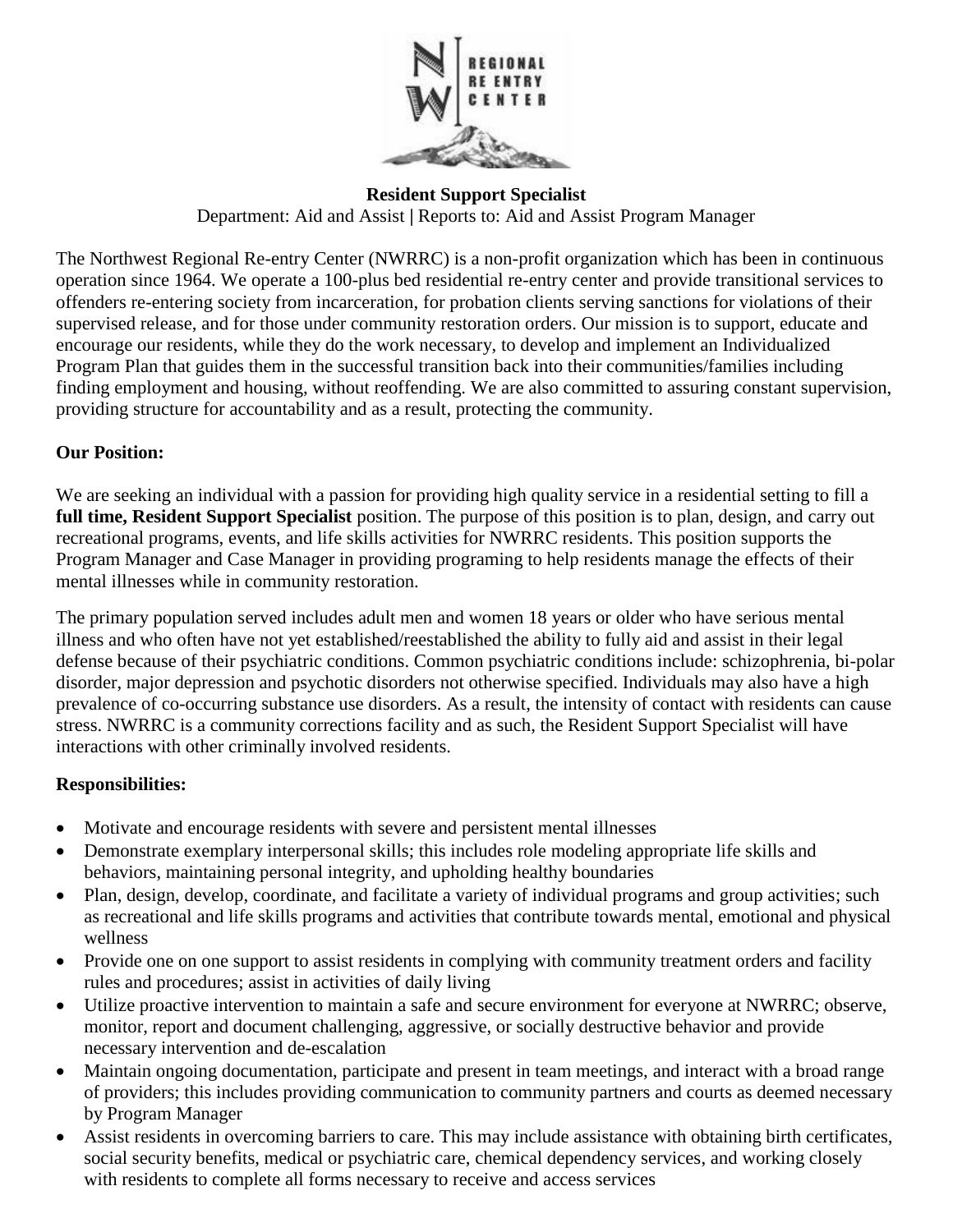- Provide legal skills training to residents who have Aid and Assist concerns as identified by the courts and who are under "treat until fit" orders. Legal skills training can be done individually or in groups
- Assist Case Manager with interaction and engagement with community support persons including family, attorneys, county case managers, and mental health care providers
- Assist in monitoring inventory and ordering supplies to meet program, activity, and resident needs
- Other duties as assigned

### **Qualifications:**

**Resident Support Specialist I:** Prior experience with mentally, emotionally, behaviorally, or physically impaired persons is preferred, as well as education in a related field.

**Resident Support Specialist II:** Two years of experience providing social services with mentally, emotionally, behaviorally, or physically impaired persons is required. A degree in a relevant field may be considered in lieu of experience but a combination of experience and education is preferred. Your experience, background, and education must include:

- Ability to work with and knowledge of working with persons with severe and persistent mental illnesses including motivational interviewing, trauma informed care, and de-escalation techniques
- Basic understanding of elements of case management, social services, and how to effectively collaborate with a broad range of providers and community stakeholders
- Basic ability to respond to interpersonal conflict and crisis, and how to use de-escalation tactics
- Ability to work with a vulnerable and diverse population with physical, emotional, mental, and/or social challenges
- Ability to build rapport and adapt interaction style to meet unique individual needs
- Ability to stay organized and prioritize
- Ability to observe and accurately document behavior
- Ability to effectively communicate verbally and in writing with others

Availability: Ability to meet the 24/7 demands of the facility and available to work on short notice. This position will require availability between 7am and 9pm, 7 days a week, and includes working holidays.

Clearance: Must successfully pass a background investigation and drug screening to work in a facility with Federal and State offenders. The use of/testing positive for any federally controlled substance, including any detectible level of cannabis, is not tolerated.

Certificates/Licenses: A current and valid driver license is preferred.

COVID-19 vaccination: For the ongoing safety of our staff, residents and public, all staff are required to be fully vaccinated against COVID-19. Proof of vaccination is required upon hire.

## **Perks:**

We offer great benefits and perks to our full-time staff. Here are some highlights on what we offer:

- Industry competitive wages with the potential for generous merit-based increases
- A supportive environment where growth is promoted
- Generous time off, including PTO, vacation and sick time
- Employer-funded SEP-IRA retirement plan (after 1 year); NWRRC currently contributes 7% of your gross wages
- 100% employer-paid medical and dental insurance premiums
- Tuition assistance, fitness center subsidy, and a free daily meal!